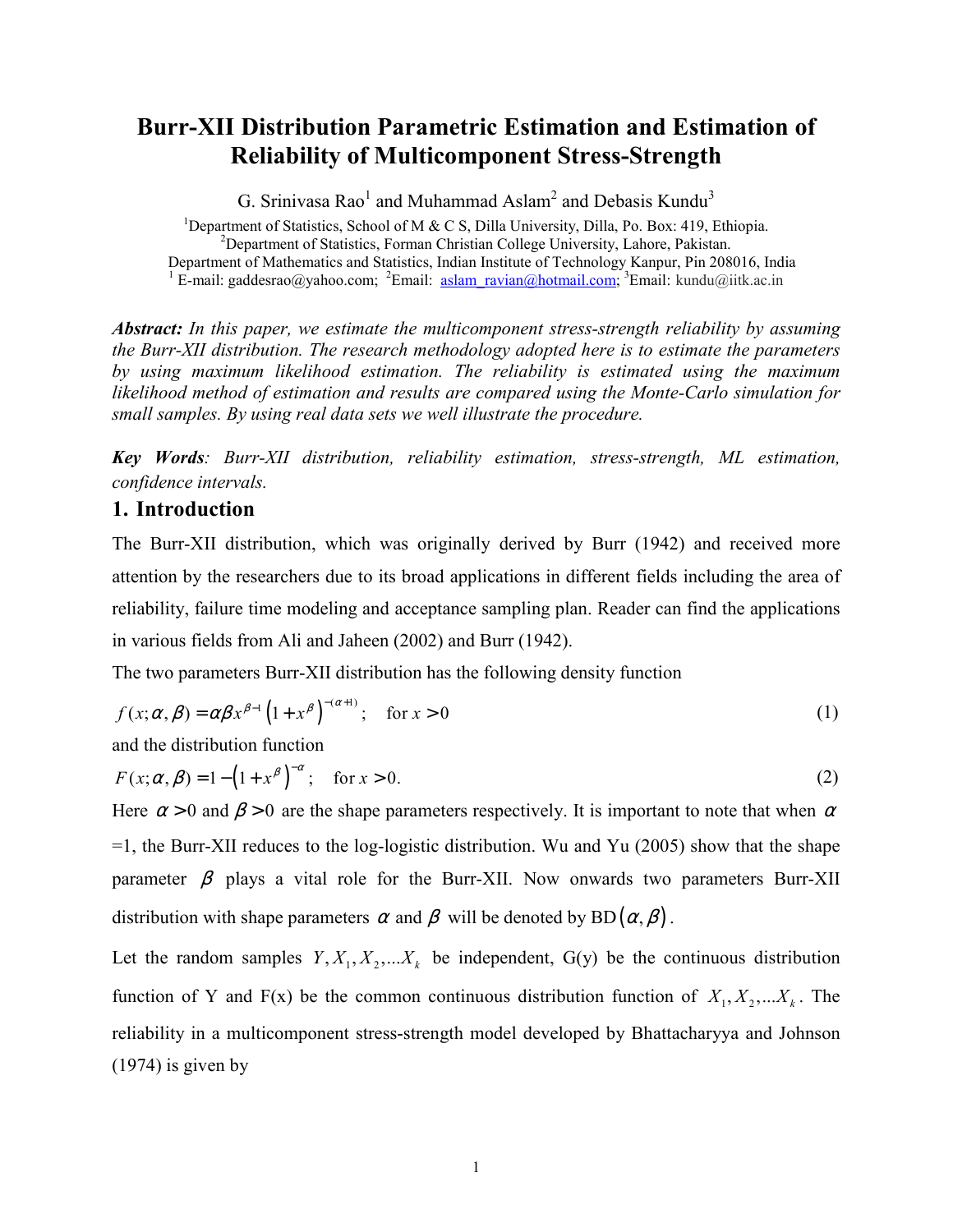$R_{s,k}$  =P [at least s of the  $(X_1, X_2, ... X_k)$  exceed Y]

 $\overline{a}$ 

$$
=\sum_{i=s}^{k} {k \choose i} \int_{-\infty}^{\infty} [1-F(y)]^{i} [F(y)]^{k-i} dG(y), \qquad (3)
$$

where  $X_1, X_2, \ldots, X_k$  are identically independently distributed (iid) with common distribution function  $F(x)$  and subjected to the common random stress *Y*. The probability in (3) is called reliability in a multicomponent stress-strength model [Bhattacharyya and Johnson (1974)]. The survival probabilities of a single component stress-strength version have been considered by several authors for diffent distributions. Enis and Geisser (1971), Downtown (1973), Awad and Gharraf (1986), McCool (1991), Nandi and Aich (1994), Surles and Padgett (1998), Raqab and Kundu (2005), Kundu and Gupta (2005& 2006), Raqab *et al.* (2008), Kundu and Raqab (2009). The reliability in a multicomponent stress-strength was developed by Bhattacharyya and Johnson (1974), Pandey and Borhan (1985). Pandey and Uddin (1991) assumed the parameters not involved in reliability as known using the Bayesian estimation. Recently Rao and Kantam (2010) studied estimation of reliability in multicomponent stress-strength for the log-logistic distribution and Rao (2012) developed an estimation of reliability in multicomponent stressstrength based on generalized exponential distribution.

The aim of this paper is to study the reliability in a multicomponent stress-strength based on X, Y being two independent random variables, where  $X \sim BD(\alpha_1, \beta)$  and  $Y \sim BD(\alpha_2, \beta)$ . We will use the parametric estimation and estimation reliability. Suppose a system, with *k* identical components, functions if at least  $s(1 \le s \le k)$  components simultaneously operate. In its operating environment, the system is subjected to a stress *Y* which is a random variable with distribution function  $G(.)$ . The strengths of the components, that is the minimum stresses to cause failure, are independently and identically distributed random variables with distribution function  $F(.)$ . The reliability of system can be obtained by equation (3). The estimation of survival probability when the stress and strength variates follow two parameters Burr-XII distribution is not paid much attention. Therefore, an attempt is made here to study the estimation of reliability in multicomponent stress-strength model with reference to two parameters Burr-XII distribution. The rest of the paper is organized as follows. In Section 2, we discussed the research methodology and procedure for expression of  $R_{s,k}$ . The asymptotic distribution and confidence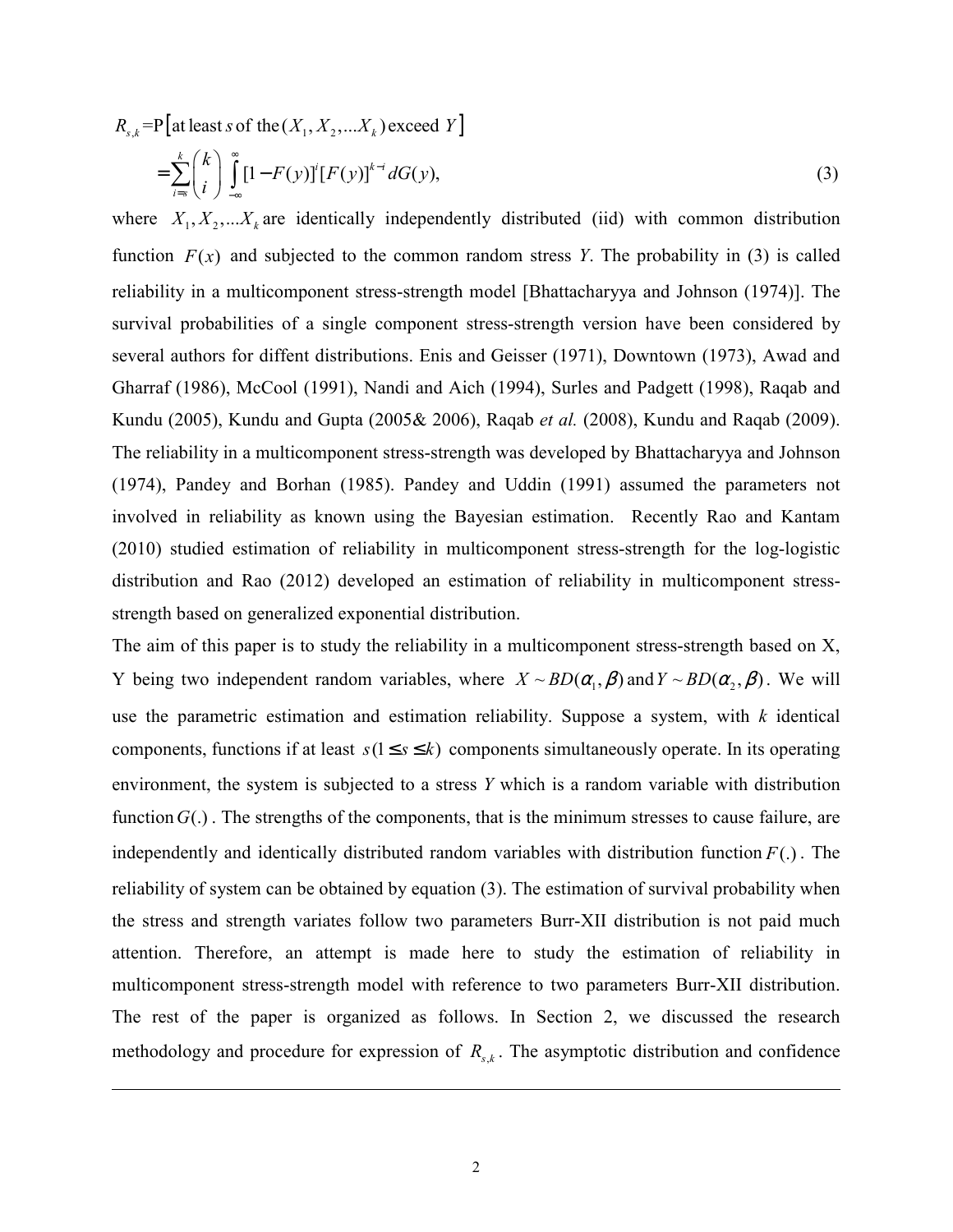interval of equation (3) is obtained using the MLE. The results of small sample comparisons made through Monte Carlo simulations are in Section 3. Some findings are discussed in Section 4.

# 2. Research Methodology for Maximum Likelihood Estimator of  $R_{s,k}$

Let  $X \sim BD(\alpha_1, \beta)$  and  $Y \sim BD(\alpha_2, \beta)$  are independently distributed with unknown shape parameters  $\alpha_1$  and  $\alpha_2$  and common shape parameter  $\beta$  respectively. The reliability in multicomponent stress-strength for two parameter Burr-XII distribution using (3) we get

$$
R_{s,k} = \sum_{i=s}^{k} {k \choose i} \int_{0}^{\infty} \left[ \left(1+y^{\beta}\right)^{-\alpha_{i}} \right]^{i} \left[1-\left(1+y^{\beta}\right)^{-\alpha_{i}} \right]^{k-i} \alpha_{2} \beta y^{\beta-1} \left(1+y^{\beta}\right)^{-(\alpha_{2}+1)} dy
$$
  
\n
$$
= \sum_{i=s}^{k} {k \choose i} \nu \int_{0}^{1} t^{i+\nu-1} (1-t)^{k-i} dt, \quad \text{where} \quad t = \left(1+y^{\beta}\right)^{-\alpha_{i}}, \quad \nu = \frac{\alpha_{2}}{\alpha_{1}}
$$
  
\n
$$
= \sum_{i=s}^{k} {k \choose i} \nu B(\nu+i, k-i+1).
$$

After the simplification we get

$$
R_{s,k} = \nu \sum_{i=s}^{k} \frac{k!}{i!} \left[ \prod_{j=i}^{k} (\nu + j) \right]^{-1}
$$
 since *k* and *i* are integers. (4)

The probability in (4) is called reliability in a multicomponent stress-strength model. It is important to note that the MLE (maximum likelihood estimation) of  $R_{s,k}$  depends on the MLE of  $\alpha_1$  and  $\alpha_2$ . Therefore, we need to find the MLE of the later before the MLE of first one. Similarly, to derive the MLE of  $\alpha_1$  and  $\alpha_2$  we need the MLE of  $\beta$ . Let us assume that  $X_1 < X_2 < ... < X_n$  is random sample from  $BD(\alpha_1, \beta)$  and  $Y_1 < Y_2 < ... < Y_m$  is a random sample from  $BD(\alpha, \beta)$ , then the log-likelihood function (LLF) of these observed sample is

$$
L(\alpha_1, \alpha_2, \beta) = (m+n)\ln \beta + n\ln \alpha_1 + m\ln \alpha_2 + (\beta - 1) \left[ \sum_{i=1}^n \ln x_i + \sum_{j=1}^m \ln y_j \right]
$$
  
 
$$
-(\alpha_1 + 1) \sum_{i=1}^n \ln (1 + x_i^{\beta}) - (\alpha_2 + 1) \sum_{j=1}^m \ln (1 + y_j^{\beta})
$$
 (5)

The MLE of  $\beta, \alpha_1$  and  $\alpha_2$ ; say  $\hat{\beta}, \hat{\alpha}_1$  and  $\hat{\alpha}_2$  respectively, can be obtained as the solution of

$$
\frac{\partial L}{\partial \beta} = 0 \implies \frac{m+n}{\beta} + \left[ \sum_{i=1}^{n} \ln x_i + \sum_{j=1}^{m} \ln y_j \right] - (\alpha_1 + 1) \sum_{i=1}^{n} \frac{x_i^{\beta} \ln x_i}{(1 + x_i^{\beta})} - (\alpha_2 + 1) \sum_{j=1}^{m} \frac{y_j^{\beta} \ln y_j}{(1 + y_j^{\beta})} = 0 \tag{6}
$$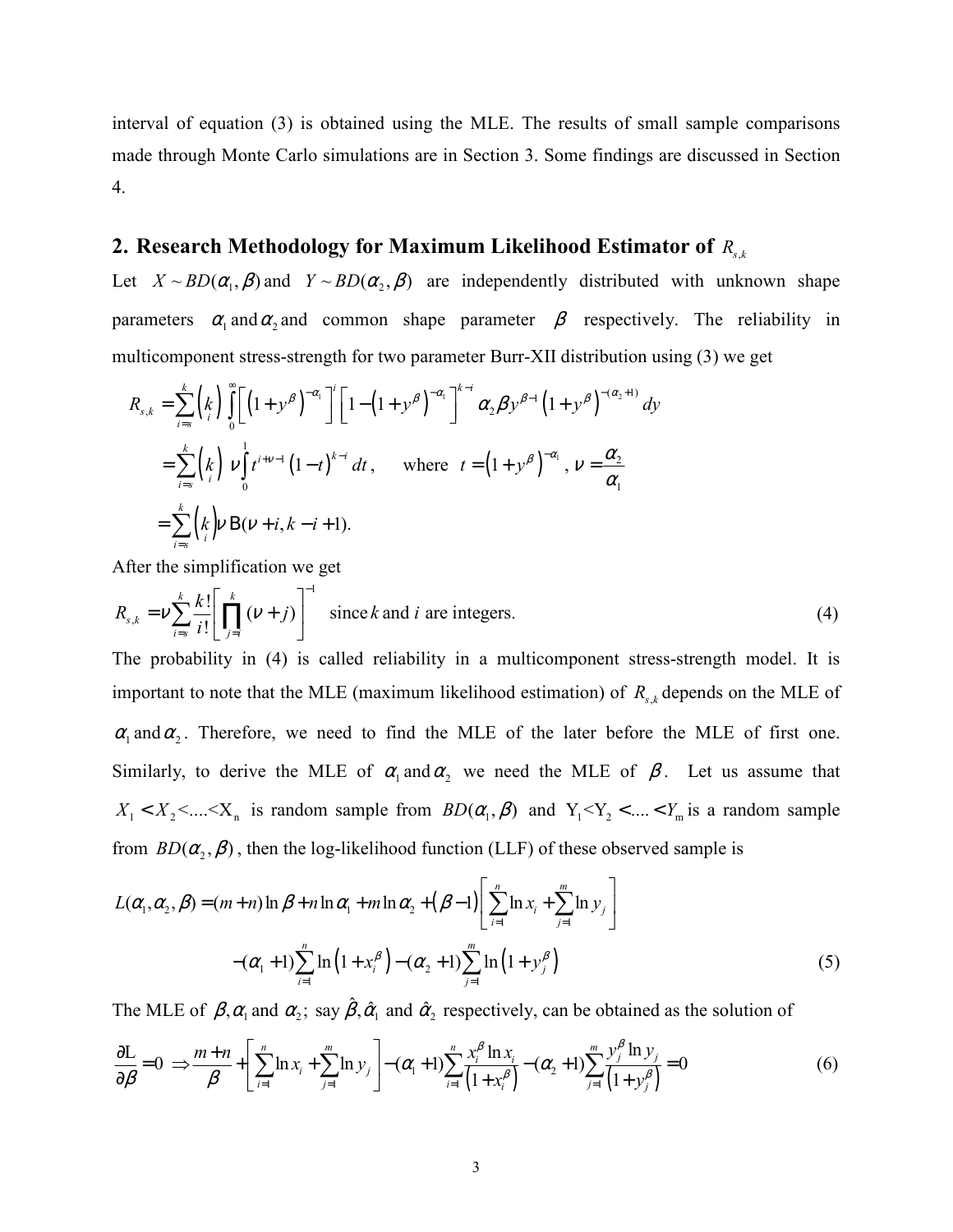$$
\frac{\partial L}{\partial \alpha_1} = 0 \implies \frac{n}{\alpha_1} - \sum_{i=1}^n \ln(1 + x_i^{\beta}) = 0,
$$
\n(7)

$$
\frac{\partial L}{\partial \alpha_2} = 0 \implies \frac{m}{\alpha_2} - \sum_{j=1}^{m} \ln(1 + y_j^{\beta}) = 0 \tag{8}
$$

From (7) and (8), we obtain

$$
\hat{\alpha}_1(\beta) \Rightarrow \frac{n}{\sum_{i=1}^n \ln(1+x_i^{\beta})} \text{ and } \hat{\alpha}_2(\beta) \Rightarrow \frac{m}{\sum_{j=1}^m \ln(1+y_j^{\beta})}
$$
\n(9)

Putting the values of  $\hat{\alpha}_1(\beta)$  and  $\hat{\alpha}_2(\beta)$  into (6), we obtain

$$
\frac{m+n}{\beta} + \left[ \sum_{i=1}^{n} \ln x_i + \sum_{j=1}^{m} \ln y_j \right] - \frac{n}{\sum_{k=1}^{n} \ln \left( 1 + x_k^{\beta} \right)} \sum_{i=1}^{n} \frac{x_i^{\beta} \ln x_i}{\left( 1 + x_i^{\beta} \right)} - \frac{m}{\sum_{k=1}^{m} \ln \left( 1 + y_k^{\beta} \right)} \sum_{j=1}^{m} \frac{y_j^{\beta} \ln y_j}{\left( 1 + y_j^{\beta} \right)}
$$

$$
- \sum_{i=1}^{n} \frac{x_i^{\beta} \ln x_i}{\left( 1 + x_i^{\beta} \right)} - \sum_{j=1}^{m} \frac{y_j^{\beta} \ln y_j}{\left( 1 + y_j^{\beta} \right)} = 0 \tag{10}
$$

Therefore,  $\hat{\beta}$  can be obtained using the following non-linear equation (11)  $h(\beta) = \beta$  (11)

$$
\text{Where } h(\beta) = \frac{(m+n) + \sum_{i=1}^{n} \frac{\ln x_i^{\beta}}{(1+x_i^{\beta})} + \sum_{j=1}^{m} \frac{\ln y_j^{\beta}}{(1+y_j^{\beta})}}{\sum_{k=1}^{n} \ln (1+x_k^{\beta})} \sum_{i=1}^{n} \frac{x_i^{\beta} \ln x_i}{(1+x_i^{\beta})} + \frac{m}{\sum_{k=1}^{m} \ln (1+y_k^{\beta})} \sum_{j=1}^{m} \frac{y_j^{\beta} \ln y_j}{(1+y_j^{\beta})}
$$
(12)

Because  $\hat{\beta}$  is a fixed point solution of the non-linear (11), therefore, it can be obtained by using a simple iterative procedure as

$$
h(\beta_{(j)}) = \beta_{(j+1)},\tag{13}
$$

where  $\beta_{(j)}$  is the *j*<sup>th</sup> iteration of  $\hat{\beta}$ . It should be noted that during the simulation process when the difference between  $\beta_{(j)}$  and  $\beta_{(j+1)}$  is sufficiently small then stop the iterative process. Once we obtain  $\hat{\beta}$ , the parameters  $\hat{\alpha}_1$  and  $\hat{\alpha}_2$  can be obtained from (9) as  $\hat{\alpha}_1(\hat{\beta})$  and  $\hat{\alpha}_2(\hat{\beta})$ respectively. The MLE of  $R_{s,k}$  becomes

$$
\hat{R}_{s,k} = \hat{\nu} \sum_{i=s}^{k} \frac{k!}{i!} \left[ \prod_{j=i}^{k} (\hat{\nu} + j) \right]^{-1} \text{ where } \hat{\nu} = \frac{\hat{\alpha}_{2}}{\hat{\alpha}_{1}}.
$$
\n(14)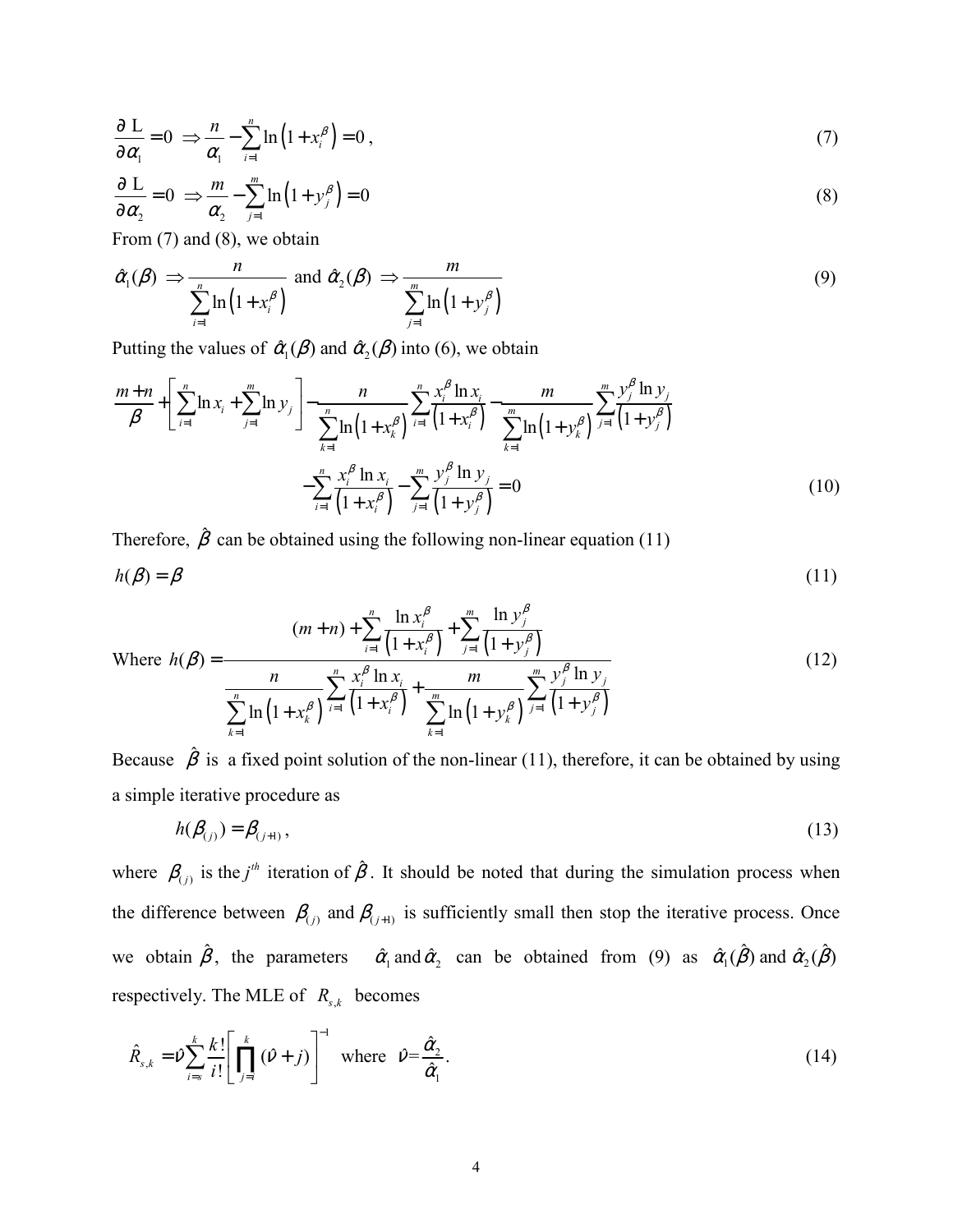To obtain the asymptotic confidence interval for  $R_{s,k}$ , we proceed as follows:

The asymptotic variance of the MLE is given by

$$
V(\hat{\alpha}_1) = \left[ E\left( -\frac{\partial^2 L}{\partial \alpha_1^2} \right) \right]^{-1} = \frac{\alpha_1^2}{n} \text{ and } V(\hat{\alpha}_2) = \left[ E\left( -\frac{\partial^2 L}{\partial \alpha_2^2} \right) \right]^{-1} = \frac{\alpha_2^2}{m}
$$
 (15)

The asymptotic variance (AV) of an estimate of  $R_{s,k}$  which is a function of two independent statistics (say)  $\alpha_1, \alpha_2$  is given by Rao (1973).

$$
AV(\hat{R}_{s,k})=V(\hat{\alpha}_1)\left(\frac{\partial R_{s,k}}{\partial \alpha_1}\right)^2+V(\hat{\alpha}_2)\left(\frac{\partial R_{s,k}}{\partial \alpha_2}\right)^2.
$$
\n(16)

Thus from Equation (16), the asymptotic variance of  $\hat{R}_{s,k}$  can be obtained.

To avoid the difficulty of derivation of  $R_{s,k}$ , we obtain  $\hat{R}_{s,k}$  and their derivatives for  $(s, k)=(1,3)$ and (2,4) separately, they are given by

$$
\hat{R}_{1,3} = \frac{\hat{V}(\hat{V}^2 + 6\hat{V} + 11)}{(1 + \hat{V})(2 + \hat{V})(3 + \hat{V})} \text{ and } \hat{R}_{2,4} = \frac{\hat{V}(\hat{V}^2 + 9\hat{V} + 26)}{(2 + \hat{V})(3 + \hat{V})(4 + \hat{V})}.
$$
\n
$$
\frac{\partial \hat{R}_{1,3}}{\partial \alpha_1} = \frac{-6\hat{V}(3\hat{V}^2 + 12\hat{V} + 11)}{\alpha_1[(1 + \hat{V})(2 + \hat{V})(3 + \hat{V})]^2} \text{ and } \frac{\partial \hat{R}_{1,3}}{\partial \alpha_2} = \frac{6(3\hat{V}^2 + 12\hat{V} + 11)}{\alpha_2[(1 + \hat{V})(2 + \hat{V})(3 + \hat{V})]^2}.
$$
\n
$$
\frac{\partial \hat{R}_{2,4}}{\partial \alpha_1} = \frac{-24\hat{V}(3\hat{V}^2 + 18\hat{V} + 26)}{\alpha_1[(2 + \hat{V})(3 + \hat{V})(4 + \hat{V})]^2} \text{ and } \frac{\partial \hat{R}_{2,4}}{\partial \alpha_2} = \frac{24(3\hat{V}^2 + 18\hat{V} + 26)}{\alpha_2[(2 + \hat{V})(3 + \hat{V})(4 + \hat{V})]^2}.
$$
\nTherefore, 
$$
AV(\hat{R}_{1,3}) = \frac{36\hat{V}^2(3\hat{V}^2 + 12\hat{V} + 11)^2}{[(1 + \hat{V})(2 + \hat{V})(3 + \hat{V})]^4} \left(\frac{1}{n} + \frac{1}{m}\right) \text{ and }
$$
\n
$$
AV(\hat{R}_{2,4}) = \frac{\left\{24\hat{V}(3\hat{V}^2 + 18\hat{V} + 26)\right\}^2}{\left[(2 + \hat{V})(3 + \hat{V})(4 + \hat{V})\right]^4} \left(\frac{1}{n} + \frac{1}{m}\right)
$$
\nAs  $n \to \infty, m \to \infty, \frac{\hat{R}_{s,k} - R_{s,k}}{AV(\hat{R}_{s,k})} \to N(0,1),$ 

where  $\hat{R}_{s,k}$   $\mp$ 1.96 $\sqrt{AV(\hat{R}_{s,k})}$  is the asymptotic 95% confidence interval (C.I) of system reliability

 $R_{s,k}$  and asymptotic 95% C.I for  $R_{1,3}$  is given by

$$
\hat{R}_{1,3} \mp 1.96 \frac{6\hat{v}(3\hat{v}^2 + 12\hat{v} + 11)}{[(1+\hat{v})(2+\hat{v})(3+\hat{v})]^2} \sqrt{\left(\frac{1}{n} + \frac{1}{m}\right)}, \text{ where } \hat{v} = \hat{\alpha}_2 / \hat{\alpha}_1.
$$

The asymptotic 95% confidence interval for  $R_{2,4}$  is given by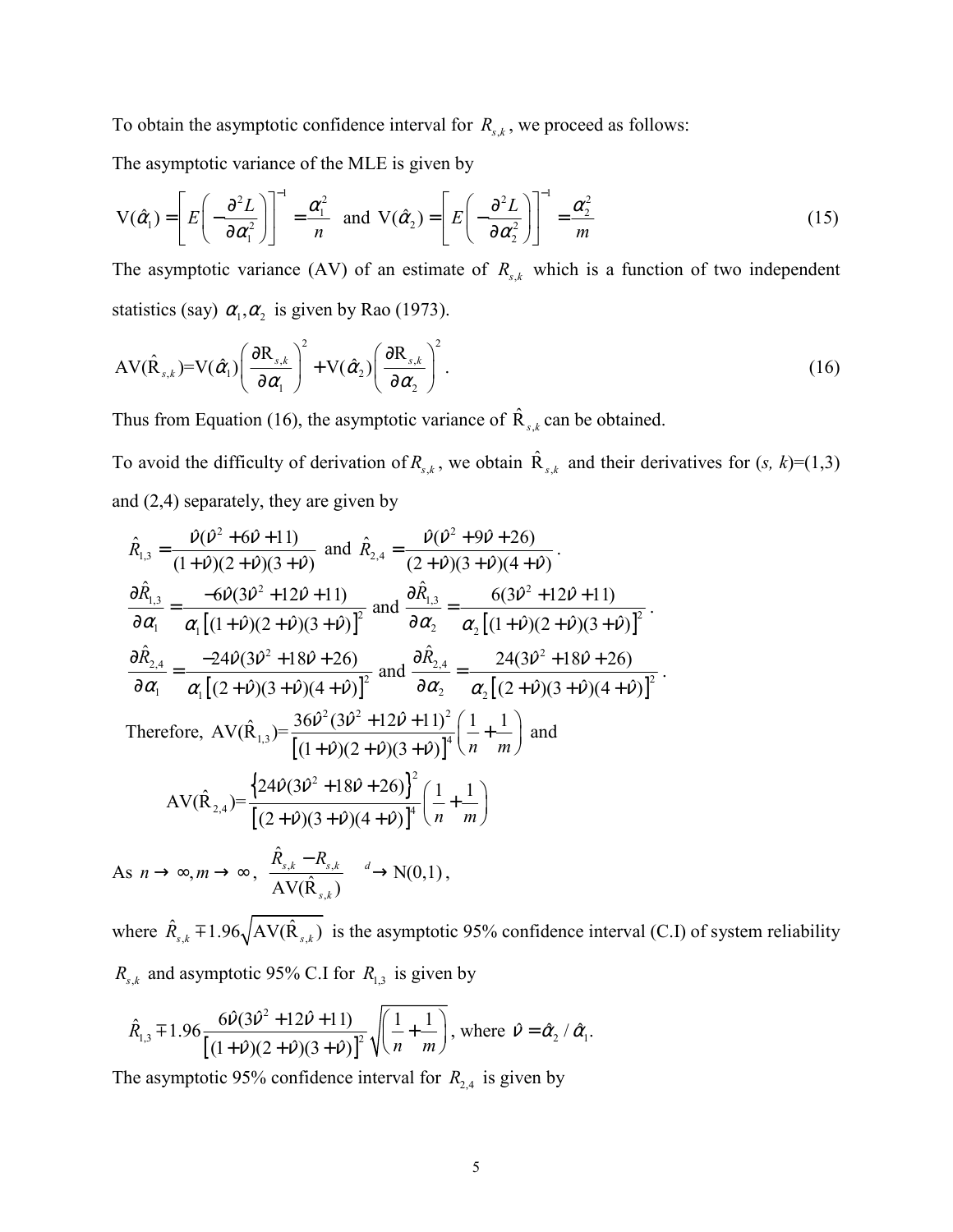$$
\hat{R}_{2,4} \mp 1.96 \frac{\left\{ 24 \hat{v} (3 \hat{v}^2 + 18 \hat{v} + 26) \right\}}{\left[ (2 + \hat{v})(3 + \hat{v})(4 + \hat{v}) \right]^2} \sqrt{\left( \frac{1}{n} + \frac{1}{m} \right)}, \text{ where } \hat{v} = \hat{\alpha}_2 / \hat{\alpha}_1.
$$

## **3. Results and Data Analysis**

#### **3.1. Results from simulation study**

Suppose 3000 random sample of size 10(5)30 each from stress and strength populations are generated for  $(\alpha_1, \alpha_2)$  =(3.0,1.5), (2.5,1.5), (2.0,1.5), (1.5,1.5), (1.5,2.0), (1.5,2.5) and (1.5,3.0) as proposed by of Bhattacharyya and Johnson (1974). The MLE of shape parameter  $\beta$  is estimated by iterative method and using  $\beta$  the shape parameters  $\alpha_1$  and  $\alpha_2$  are estimated from (9). These ML estimators of  $\alpha_1$  and  $\alpha_2$  are then substituted in  $\nu$  to get the multicomponent reliability for (*s*,  $k$ ) = (1, 3), (2, 4). The average bias and average mean square error (MSE) of the reliability estimates over the 3000 replications are given in Tables 1 and 2. **Average confidence length and** coverage probability of the simulated 95% confidence intervals of  $R_{s,k}$  are given in Tables 3 and 4. The true value of reliability in multicomponent stress-strength with the given combinations of  $(\alpha_1, \alpha_2)$  for  $(s, k) = (1, 3)$  are 0.543, 0.599, 0.668, 0.750, 0.822, 0.869, 0.900 and for  $(s, k) = (2, 1, 2)$ 4) are 0.390, 0.443, 0.510, 0.600, 0.688, 0.752, 0.800. Thus the true value of reliability in multicomponent stress-strength increases as  $\alpha_2$  increases for a fixed  $\alpha_1$  whereas reliability in multicomponent stress-strength decreases as  $\alpha_1$  increases for a fixed  $\alpha_2$  in both the cases of (*s*, *k*). Therefore, the true value of reliability is increases as  $\nu$  increases and vice versa. The average bias and average MSE are decreases as sample size increases for both cases of estimation in reliability. Also the bias is negative in all the combinations of the parameters in both situations of  $(s, k)$ . It proofs the consistency property of the MLE of  $R_{s,k}$ . Whereas, among the parameters the absolute bias and MSE are increases as  $\alpha_1$  increases for a fixed  $\alpha_2$  in both the cases of (*s*, *k*) and the absolute bias and MSE are decreases as  $\alpha_2$  increases for a fixed  $\alpha_1$  in both the cases of (*s*, *k*). From these tables, it is clear that the as sample size decreases, the length of C.I is also decreases and coverage probability in all cases is than 0.95 which shows the performance of C.I using the Burr type XII distribution is quite good for various combinations of the parameters. .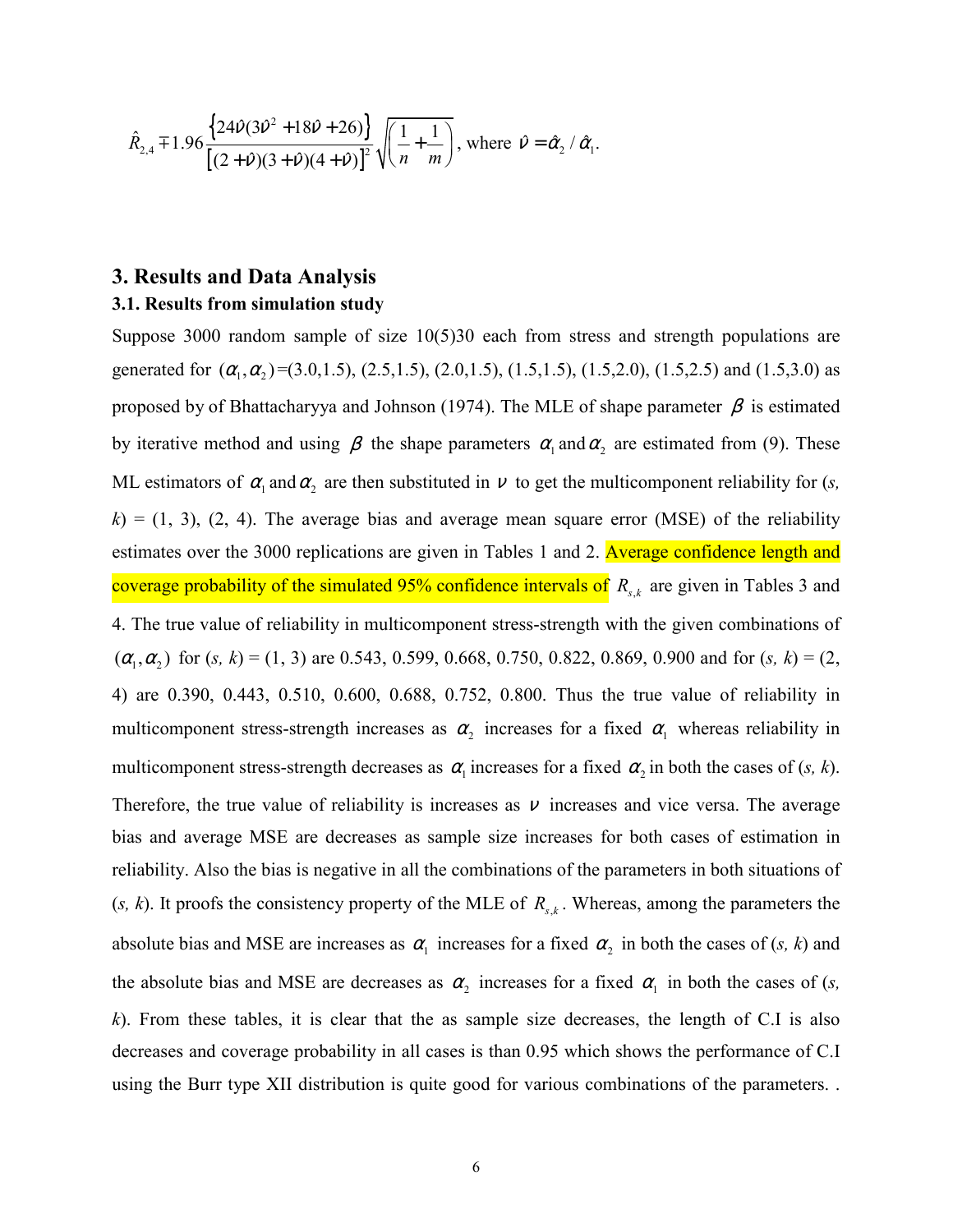Whereas, among the parameters we observed the same phenomenon for average length and average coverage probability that we observed in case of average bias and MSE.

#### **3.2. Data Analysis**

In this sub section we analyze two real data sets and demonstrate how the proposed methods can be used in practice. Both datasets were discussed by Zimmer *et al*. (1998) and Lie *et al*. (2010) for the Burr XII reliability analysis. Lie et al. (2010) studied the validity of the model for both data sets and they showed that Burr-XII distribution fits quite well for both the data sets. These data sets are reproduced here for easy reference.

(X): 0.19, 0.78, 0.96, 0.31, 2.78, 3.16, 4.15, 4.67, 4.85, 6.50, 7.35, 8.01, 8.27, 12.06, 31.75, 32.52, 33.91, 36.71 and 72.89.

 (Y): 0.9, 1.5, 2.3, 3.2, 3.9, 5.0, 6.2, 7.5, 8.3, 10.4, 11.1, 12.6, 15.0, 16.3, 19.3, 22.6, 24.8, 31.5, 38.1 and 53.0.

We use the iterative procedure to obtain the MLE of  $\beta$  using (11) and MLEs of  $\alpha_1$  and  $\alpha_2$  are obtained by substituting MLE of  $\beta$  in (9). The final estimates for real data sets are  $\hat{\alpha}_1 =$ 0.287835,  $\hat{\alpha}_2 = 0.232784$  and  $\hat{\beta} = 1.799809$ . Base on estimates of  $\alpha_1$  and  $\alpha_2$  the MLE of  $R_{s,k}$ become  $\hat{R}_{1,3} = 0.689914$  and  $\hat{R}_{2,4} = 0.533462$ . The 95% confidence intervals for  $R_{1,3}$  become (0.505449, 0.874379) and for *R*<sub>24</sub> become (0.337642, 0.729282).

#### **4. Conclusions**

In this paper, we have studied the multicomponent stress-strength reliability for two parameters Burr-XII distribution when both of stress, strength variates follows the same population. Also, we have estimated asymptotic confidence interval for multicomponent stress-strength reliability. The simulation results indicates that the average bias and average MSE are decreases as sample size increases for both methods of estimation in reliability. Among the parameters the absolute bias and MSE are increases (decreases) as  $\alpha_1$  increases ( $\alpha_2$  increases) in both the cases of (*s, k*). From the length of C.I and trend in sample show the performance of the proposed procedure using the Burr-XII distribution is quite good. Further, the coverage probability is quite close to given value in all sets of parameters. The real example shows that the proposed procedure can be used in real world to estimate the reliability of multicomponent stress-strength using the Burr-XII distribution.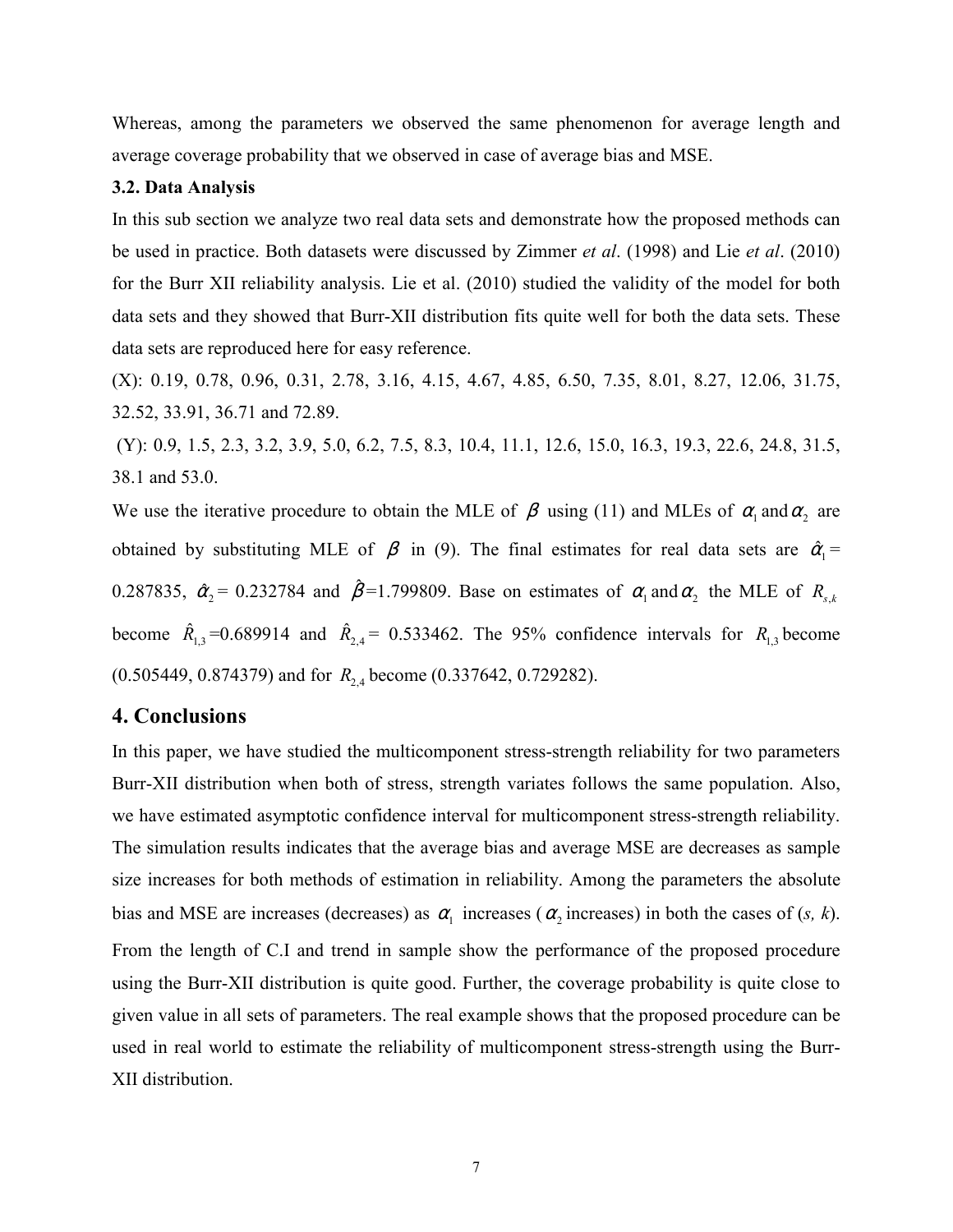#### **References**

- [1]. Ali Mousa, M.A.M., Jaheen, Z.F. (2002). Statistical inference for the Burr model based on progressively censored data. Computers and Mathematics with Applications, 43, 1441- 1449.
- [2]. Awad, M., Gharraf, K. (1986). Estimation of  $P(Y < X)$  in Burr case: A comparative study, *Commun. Statist. - Simula. & Comp*., 15, 389-403.
- [3]. Bhattacharyya, G.K., Johnson, R.A. (1974). Estimation of reliability in multicomponent stress-strength model, *JASA*, 69, 966-970.
- [4]. Burr, I.W. (1942). Cumulative frequency functions, *Annals of Mathematical Statistics*, 13, 215-232.
- [5]. Downtown, F. (1973). The estimation of  $P(X > Y)$  in the normal case, *Technometrics*, 15, 551-558.
- [6]. Enis, P., Geisser, S. (1971). Estimation of the probability that  $Y \leq X$ , *JASA*, 66, 162-168.
- [7]. Kundu, D., Gupta, R.D. (2005). Estimation of  $P(Y < X)$  for the generalized exponential distribution, *Metrika*, 61 (3), 291-308.
- [8]. Kundu, D., Gupta, R.D. (2006). Estimation of  $P(Y < X)$  for Weibull distribution, *IEEE Transactions on Reliability*, 55 (2), 270-280.
- [9]. Kundu, D., Raqab, M.Z. (2009). Estimation of  $R = P(Y < X)$  for three-parameter Weibull distribution, *Statistics and Probability Letters*, 79, 1839-1846.
- [10]. Lio, Y.L., Tsai, T.R., Wu, S.J. (2010). Acceptance sampling plans from truncated life tests based on the Burr type XII percentiles, *Journal of the Chinese Institute of Industrial Engineers*, 27:4, 270-280.
- [11]. McCool, J. I. (1991). Inference on  $P(Y < X)$  in the Weibull case, *Commun. Statist.* -*Simula. & Comp*., 20, 129-148.
- [12]. Nandi, S.B., Aich, A.B. (1994). A note on estimation of  $P(X > Y)$  for some distributions useful in life- testing, *IAPQR Transactions*, 19(1), 35-44.
- [13]. Nelson, W. (1982). *Applied Life Data Analysis*, John Wiley and Sons, NY.
- [14]. Pandey, M., Borhan, Md. U. (1985). Estimation of reliability in multicomponent stressstrength model following Burr distribution, *Proceedings of the First Asian congress on Quality and Reliability*, New Delhi, India, 307-312.
- [15]. Pandey, M., Uddin, Md. B. (1991). Estimation of reliability in multi-component stressstrength model following a Burr distribution, *Microelectrics Reliability,* 31 (1), 21-25.
- [16]. Rao, C. R. (1973). *Linear Statistical Inference and its Applications*, Wiley Eastern Limited, India.
- [17]. Rao, G.S. (2012). Estimation of reliability in multicomponent stress-strength model based on generalized exponential distribution, *Colombian Journal of Statistics*, 35(1), 67-76.
- [18]. Rao, G.S., Kantam, R.R.L. (2010). Estimation of reliability in multicomponent stressstrength model: log-logistic distribution, *Electronic Journal of Applied Statistical Analysis*, 3(2), 75-84.
- [19]. Raqab, M.Z., Kundu, D. (2005). Comparison of different estimators of  $p(Y < X)$  for a scaled Burr type X distribution, *Commun. Statist. - Simula. & Comp*., 34 (2), 465-483.
- [20]. Raqab, M.Z., Madi, M.T., Kundu, D. (2008). Estimation of  $P(Y < X)$  for the 3-parameter generalized exponential distribution, *Commun. Statist - Theor. Meth*., 37 (18), 2854-2864.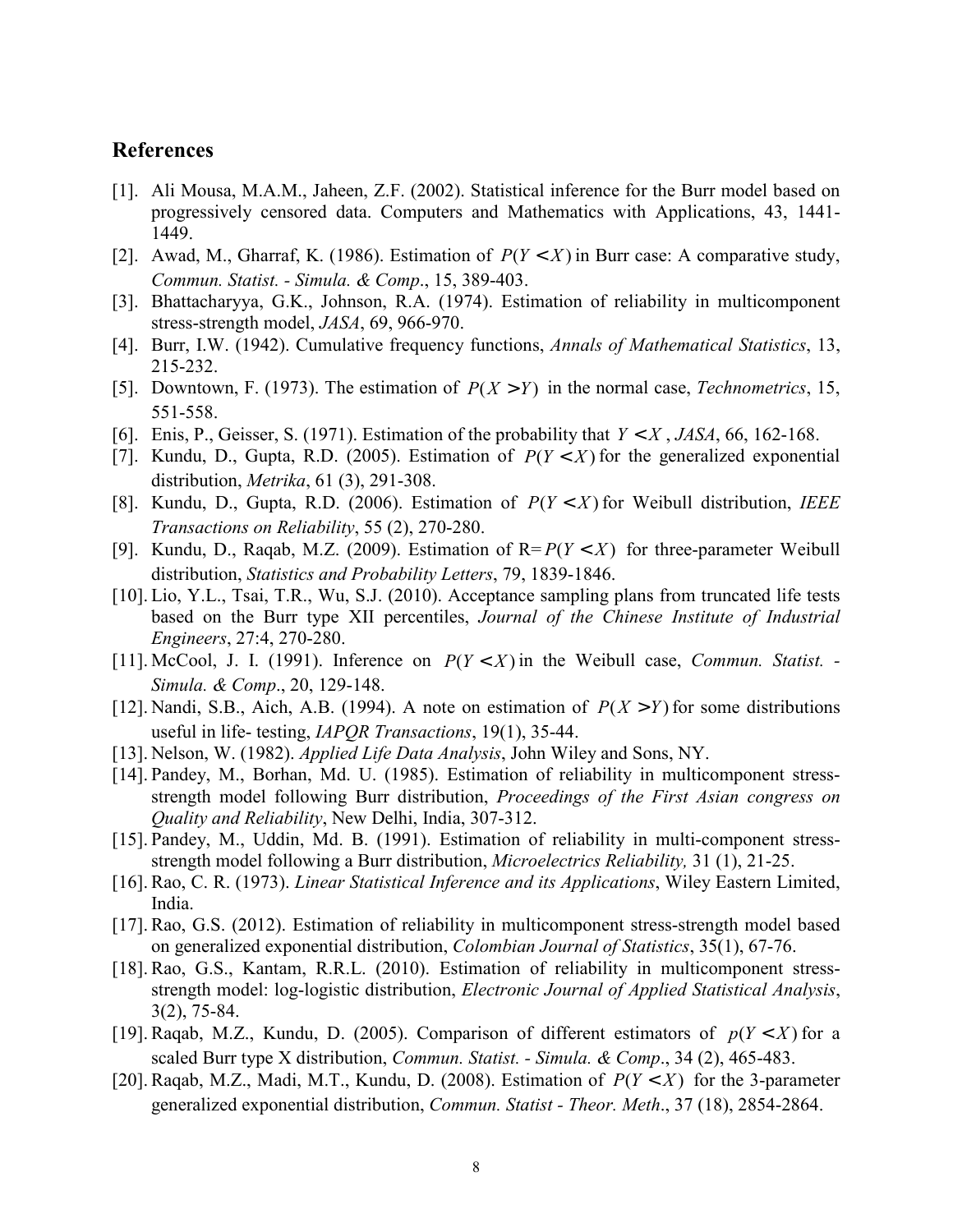- [21]. Surles, J.G., Padgett, W.J. (1998). Inference for  $P(Y < X)$  in the Burr type X model, *Journal of Applied Statistical Sciences*, 7, 225-238.
- [22]. Wu, J.W., Yu, H.Y. (2005). Statistical inference about the shape parameter of the Burr type XII distribution under the failure-censored sampling plan, *Applied Mathematics and Computation*, 163,443-482.
- [23]. Zimmer, W.J., Keats, J.B., Wang, F.K.(1998). The Burr XII distribution in reliability analysis, *Journal of Quality Technology*, 30, 386-394.

| (s,k) | (n,m)    | $(\alpha_{1},\alpha_{2})$                                                           |  |  |  |  |  |  |  |
|-------|----------|-------------------------------------------------------------------------------------|--|--|--|--|--|--|--|
|       |          | $(3.0,1.5)$ $(2.5,1.5)$ $(2.0,1.5)$ $(1.5,1.5)$ $(1.5,2.0)$ $(1.5,2.5)$ $(1.5,3.0)$ |  |  |  |  |  |  |  |
|       | (10,10)  | $-0.01920 -0.01870 -0.01801 -0.01718 -0.01600 -0.01437 -0.01278$                    |  |  |  |  |  |  |  |
|       | (15,15)  | $-0.00851 - 0.00802 - 0.00761 - 0.00750 - 0.00739 - 0.00692 - 0.00636$              |  |  |  |  |  |  |  |
| (1,3) | (20,20)  | $-0.01009 - 0.00977 - 0.00934 - 0.00887 - 0.00818 - 0.00729 - 0.00644$              |  |  |  |  |  |  |  |
|       | (25,25)  | $-0.00688 - 0.00648 - 0.00604 - 0.00567 - 0.00523 - 0.00468 - 0.00416$              |  |  |  |  |  |  |  |
|       | (30,30)  | $-0.00623 - 0.00573 - 0.00519 - 0.00469 - 0.00418 - 0.00366 - 0.00321$              |  |  |  |  |  |  |  |
| (2,4) | (10,10)  | $-0.00684 - 0.00613 - 0.00557 - 0.00578 - 0.00650 - 0.00692 - 0.00720$              |  |  |  |  |  |  |  |
|       | (15,15)  | $-0.00100 - 0.00015$ 0.00056 0.00050 $-0.00029 - 0.00102 - 0.00167$                 |  |  |  |  |  |  |  |
|       | (20,20)  | $-0.00428 - 0.00391 - 0.00357 - 0.00359 - 0.00384 - 0.00391 - 0.00393$              |  |  |  |  |  |  |  |
|       | (25,25)  | $-0.00244$ $-0.00195$ $-0.00148$ $-0.00134$ $-0.00152$ $-0.00167$ $-0.00181$        |  |  |  |  |  |  |  |
|       | (30, 30) | $-0.00241 - 0.00185 - 0.00129 - 0.00095 - 0.00089 - 0.00089 - 0.00096$              |  |  |  |  |  |  |  |

Table 1. Average bias of the simulated estimates of  $R_{s,k}$ 

Table 2. Average MSE of the simulated estimates of  $R_{s,k}$ 

| (s,k) | (n,m)                                                                                     | $(\alpha, \alpha)$                                      |  |  |                                                                                     |  |  |  |  |
|-------|-------------------------------------------------------------------------------------------|---------------------------------------------------------|--|--|-------------------------------------------------------------------------------------|--|--|--|--|
|       |                                                                                           |                                                         |  |  | $(3.0,1.5)$ $(2.5,1.5)$ $(2.0,1.5)$ $(1.5,1.5)$ $(1.5,2.0)$ $(1.5,2.5)$ $(1.5,3.0)$ |  |  |  |  |
|       | $(10,10)$   0.02255 0.02208 0.02040 0.01680 0.01264 0.00932 0.00688                       |                                                         |  |  |                                                                                     |  |  |  |  |
|       | $(1,3)$ $(15,15)$ $(0.01426 \t0.01394 \t0.01284 \t0.01050 \t0.00775 \t0.00562 \t0.00408)$ |                                                         |  |  |                                                                                     |  |  |  |  |
|       | (20.20)                                                                                   | 0.01052 0.01030 0.00952 0.00783 0.00579 0.00420 0.00305 |  |  |                                                                                     |  |  |  |  |